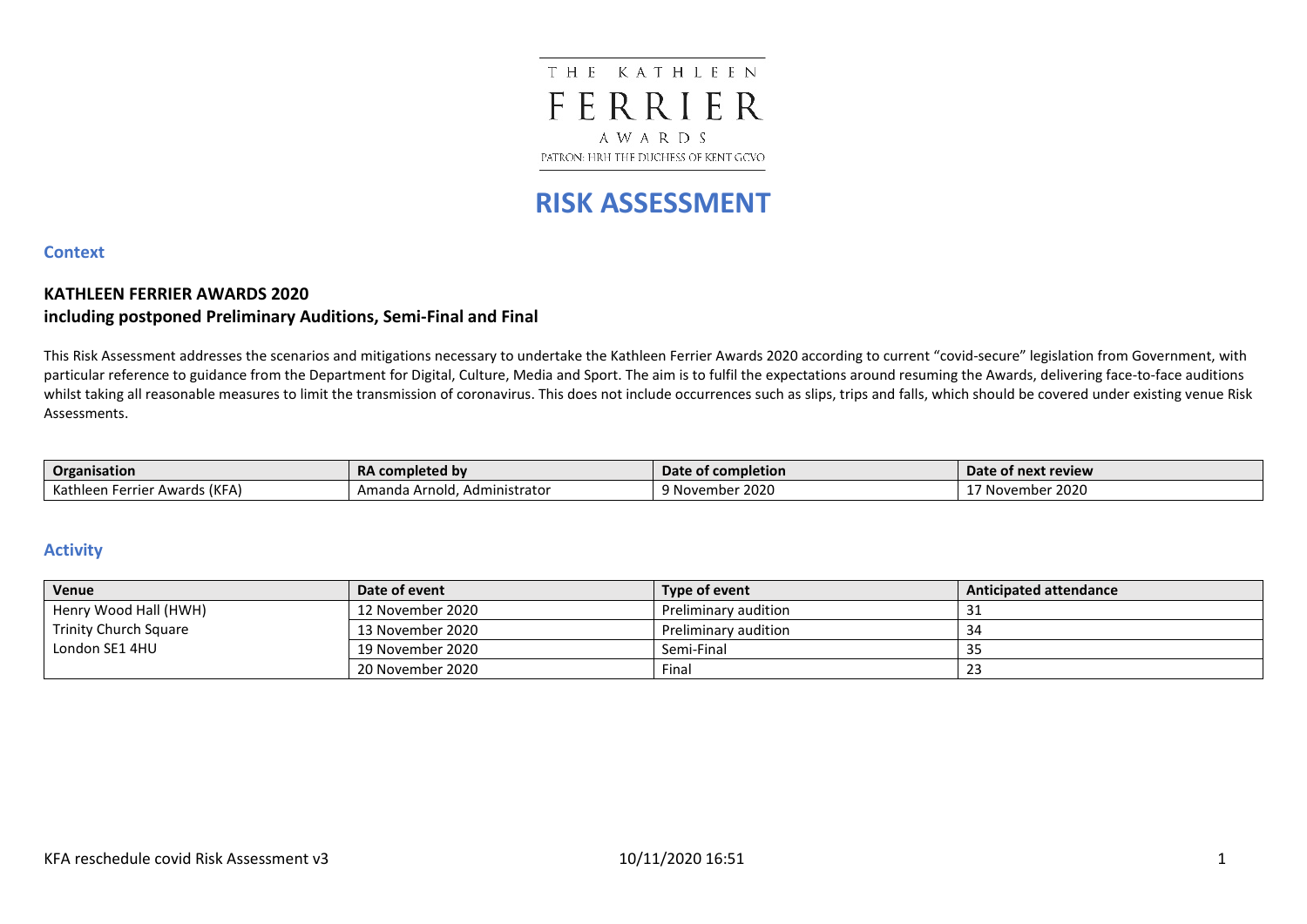## **Planning and preparation**

| Persons at risk                                            | <b>Risk level</b> | <b>Mitigations</b>                                                                                                                                                                                                                                                                                                                                                                                                                                                                                                                                                                                                                                                                                                                                                                                                                                                                                                                                                                             | <b>Additional measures</b>                                                                                                | <b>Action</b>            |
|------------------------------------------------------------|-------------------|------------------------------------------------------------------------------------------------------------------------------------------------------------------------------------------------------------------------------------------------------------------------------------------------------------------------------------------------------------------------------------------------------------------------------------------------------------------------------------------------------------------------------------------------------------------------------------------------------------------------------------------------------------------------------------------------------------------------------------------------------------------------------------------------------------------------------------------------------------------------------------------------------------------------------------------------------------------------------------------------|---------------------------------------------------------------------------------------------------------------------------|--------------------------|
| Vulnerable persons                                         | ${\sf M}$         | To prevent inadvertently pressuring those who, for their own<br>reasons, would be best not attending, make attendees aware<br>that the event is not compulsory. This would include those<br>who are at higher risk or who live with clinically extremely<br>vulnerable.                                                                                                                                                                                                                                                                                                                                                                                                                                                                                                                                                                                                                                                                                                                        | Enable candidates to withdraw from this year's<br>Awards and refund their entry fee where<br>appropriate.                 | AA                       |
| Performers, staff, jurors,<br>general public               | ${\sf M}$         | Follow current coronavirus legislation including: - staying at<br>home if unwell<br>- safe travel<br>- social distancing<br>- personal hygiene (e.g. single-use tissues)<br>Travel directly from home to venue.                                                                                                                                                                                                                                                                                                                                                                                                                                                                                                                                                                                                                                                                                                                                                                                | Expectations and reminders communicated to<br>all attendees prior to the event.<br>Bring adequate refreshments from home. | All<br>All               |
| Performers, staff, jurors,<br>subsequent building<br>users | ${\sf M}$         | As above plus:<br>If a performer, member of staff or juror has had a positive<br>covid test within ten days before the event, or has<br>experienced any of the below symptoms within the previous<br>ten days, they must not attend and should seek immediate<br>medical advice.<br>- a temperature of above 37.8°C<br>- a new, continuous cough<br>- a loss of, or change to, sense of smell or taste (anosmia).<br>If a performer, member of staff or juror lives in the same<br>household or is in the same support bubble as someone with<br>Covid-19 symptoms or someone who has had a positive covid<br>test they must not attend if it is within 14 days of that person<br>developing symptoms or receiving the test result.<br>If a performer, member of staff or juror is currently self-<br>isolating having been told by NHS Test and Trace or the NHS<br>Covid-19 app to self-isolate for 14 days from the day they<br>were last in contact with that person they must not attend. | Participants are also advised to give due<br>consideration to the mitigations so far listed<br>before rehearsing.         | All<br>All<br>All<br>All |
|                                                            |                   |                                                                                                                                                                                                                                                                                                                                                                                                                                                                                                                                                                                                                                                                                                                                                                                                                                                                                                                                                                                                |                                                                                                                           |                          |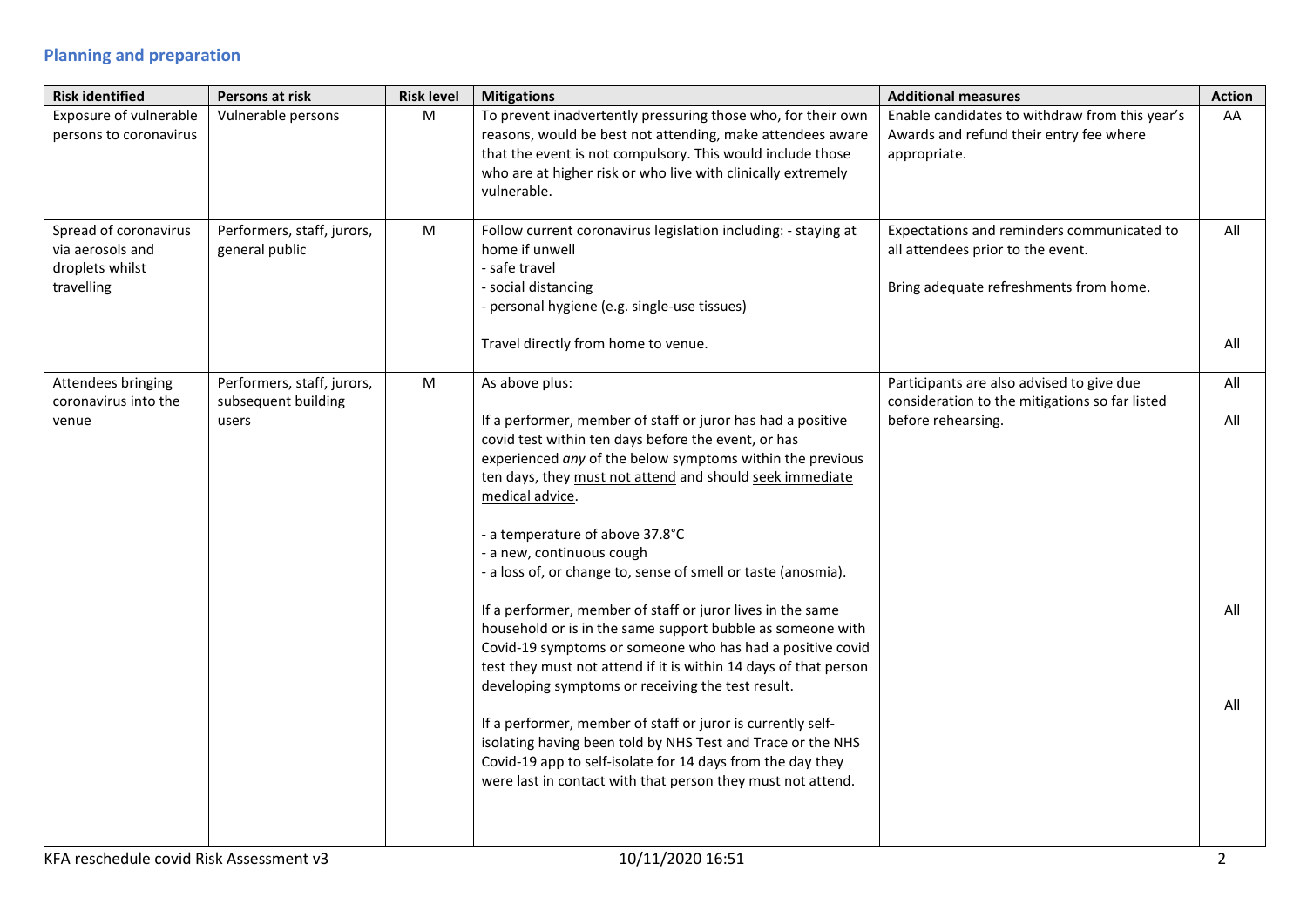|                                                                            |                             |           | If a performer, member of staff or juror has arrived in the UK<br>within the previous 14 days from a country which is not listed<br>by the Government as a travel corridor they must not attend. |                                                                                                                                                                                                                                                         | All |
|----------------------------------------------------------------------------|-----------------------------|-----------|--------------------------------------------------------------------------------------------------------------------------------------------------------------------------------------------------|---------------------------------------------------------------------------------------------------------------------------------------------------------------------------------------------------------------------------------------------------------|-----|
|                                                                            |                             | M         | Signage immediately outside the venue to remind<br>participants of the above conditions and outlining the<br>processes and procedures in place for the duration of the<br>event.                 | Communicate as much information as possible<br>in advance.                                                                                                                                                                                              | AA  |
|                                                                            |                             | ${\sf M}$ | Circulate a screening checklist (provided by HWH), which<br>everyone must complete prior to arrival.                                                                                             | Checklists to be submitted via a box in the<br>entrance area, which can be checked by the<br>steward without direct contact. Checklists will<br>be retained by KFA and only examined further<br>after a suitable quarantine or with appropriate<br>PPE. | All |
| Increased risk of<br>exposure to<br>coronavirus through                    | Participants, staff, jurors | ${\sf M}$ | Check all spaces to ensure that appropriate distance can be<br>maintained.                                                                                                                       | Remind everyone of the conditions of attending<br>and outlining the processes and procedures in<br>place for the duration of the event by placing                                                                                                       | AA  |
| close / prolonged<br>contact                                               |                             |           | Communicate as much information as possible in advance.                                                                                                                                          | signage outside the venue (see also 'Attendees<br>bringing coronavirus into the venue' above).                                                                                                                                                          | AA  |
|                                                                            |                             |           | Display reminders about maintaining an appropriate distance<br>throughout venue.                                                                                                                 | Where there is risk of distance being<br>compromised, e.g. in smaller rooms or on                                                                                                                                                                       | AA  |
|                                                                            |                             |           | Maintain appropriate distancing.                                                                                                                                                                 | staircases, additional mitigations such as face<br>coverings and / or screens will be required.                                                                                                                                                         | All |
| Transmission of<br>coronavirus through<br>contact with shared<br>documents | Staff and jurors            | L         | Where possible, information communicated in advance.<br>Where documents, e.g. programmes, are provided, these will<br>be printed in advance and quarantined for five days prior to<br>the event. | Jurors given personal hand sanitizer for use<br>throughout the event.                                                                                                                                                                                   | AA  |
|                                                                            |                             |           | Any additional documents to be handled as little as possible<br>and given to individual jurors to file on the day so that no<br>person handles someone else's folder.                            |                                                                                                                                                                                                                                                         |     |
|                                                                            |                             |           | Administrator and any other staff to maintain excellent<br>personal hygiene in the run-up to and throughout the event.                                                                           |                                                                                                                                                                                                                                                         |     |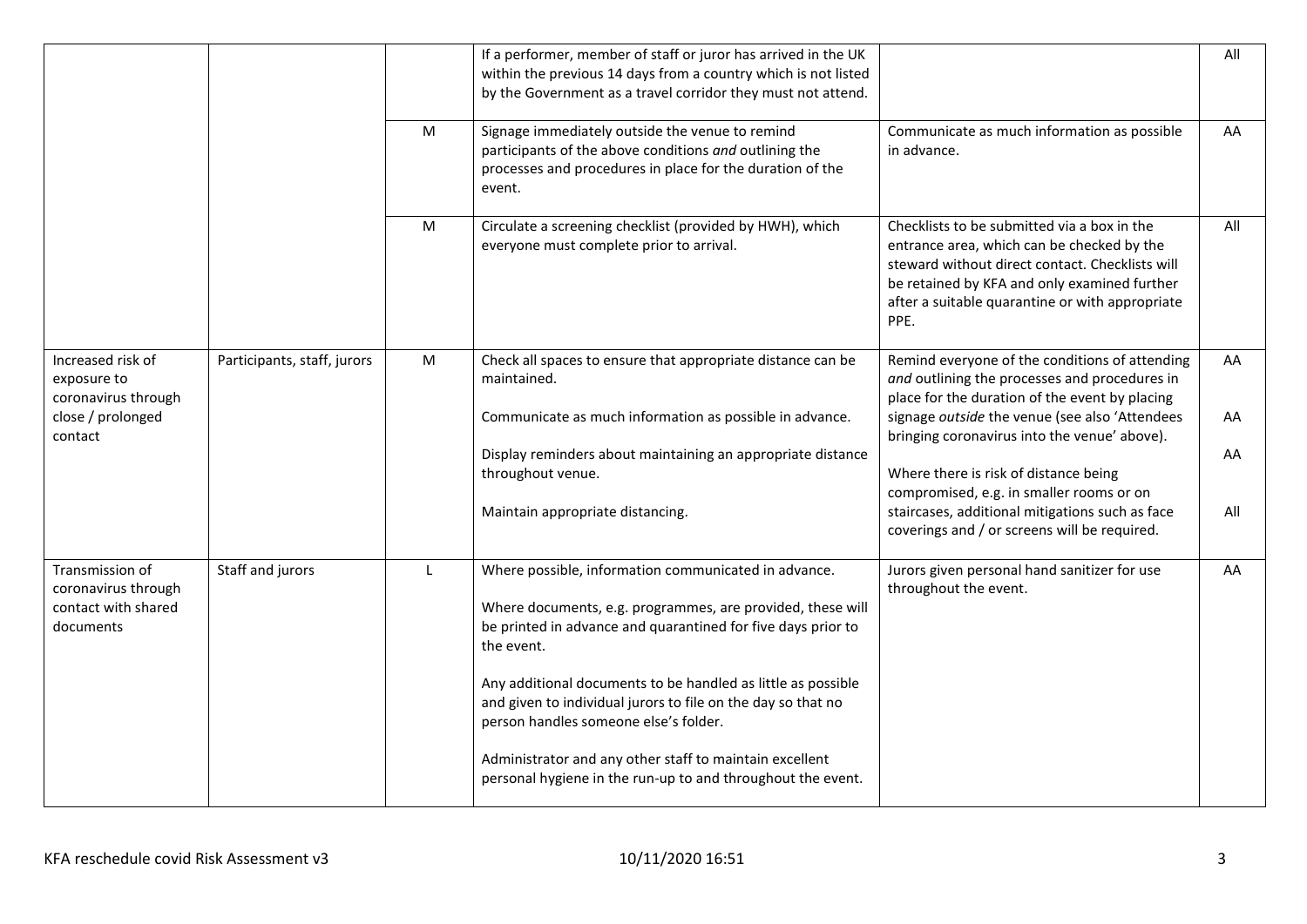| Spread of coronavirus | Participants, staff, jurors, | M | I Risk Assessments and all appropriate procedural documents | Reiterate key points via signage and         | AΑ |
|-----------------------|------------------------------|---|-------------------------------------------------------------|----------------------------------------------|----|
|                       | general public               |   | circulated to staff in advance and available to jurors on   | appropriate briefing of all attendees during |    |
|                       |                              |   | reguest.                                                    | event.                                       |    |
|                       |                              |   |                                                             |                                              |    |

## **Processes and procedures**

#### **When attendees arrive at the venue…**

| <b>Risk identified</b>                  | Persons at risk | <b>Risk level</b> | <b>Mitigations</b>                                                | <b>Additional measures</b>                                                      | <b>Action</b>        |
|-----------------------------------------|-----------------|-------------------|-------------------------------------------------------------------|---------------------------------------------------------------------------------|----------------------|
| Transmission of                         | All             |                   | Minimal car parking is available at venue; it is anticipated that | Attendees can put masks on if they feel the                                     | All                  |
| aerosols and droplets                   |                 |                   | most performers and stewards will use public transport.           | parking area becomes unduly busy.                                               |                      |
| between attendees                       |                 |                   |                                                                   |                                                                                 |                      |
| arriving at the venue                   |                 |                   | Jurors to be advised not to use public transport.                 |                                                                                 | <b>V<sub>B</sub></b> |
|                                         |                 |                   |                                                                   |                                                                                 |                      |
|                                         |                 |                   | Anyone who asks for parking will be reminded to position          |                                                                                 | Steward              |
|                                         |                 |                   | their vehicles according to appropriate distancing.               |                                                                                 |                      |
|                                         |                 |                   | Door steward to monitor parking and arrivals.                     |                                                                                 | Steward              |
|                                         |                 |                   |                                                                   |                                                                                 |                      |
| Spread of coronavirus                   | All             |                   | Entrance steward checks the temperature of all attendees          | Digital infrared thermometer and spare                                          | Steward              |
|                                         |                 |                   | before they enter the building.                                   | batteries provided by KFA.                                                      |                      |
|                                         |                 |                   |                                                                   |                                                                                 |                      |
|                                         |                 |                   | Anyone will a temperature above 37.8°C will not be                | Stewards to wear face coverings throughout                                      | Steward              |
|                                         |                 |                   | permitted access to the building and advised to travel home       | and provided with hand sanitizer for personal                                   |                      |
|                                         |                 |                   | via the safest possible means and seek immediate medical          | use in addition to sanitizer available at venue.                                |                      |
|                                         |                 |                   | advice.                                                           |                                                                                 |                      |
|                                         |                 |                   |                                                                   |                                                                                 |                      |
|                                         |                 |                   | No unknown or unexpected persons to enter building.               | Entrance steward to hold register of all<br>expected persons and to contact KFA | Steward              |
|                                         |                 |                   |                                                                   | Administrator or venue representative before                                    |                      |
|                                         |                 |                   |                                                                   | allowing anyone else to enter the building.                                     |                      |
|                                         |                 |                   |                                                                   |                                                                                 |                      |
|                                         |                 |                   | If a participant, member of staff or juror begins to feel unwell  | Inform all attendees of this procedure prior to                                 | All                  |
|                                         |                 |                   | during the event, they should leave the venue immediately,        | event.                                                                          |                      |
|                                         |                 |                   | inform the KFA by texting 07751 069551, travel home via the       |                                                                                 |                      |
|                                         |                 |                   | safest possible means and seek immediate medical advice.          |                                                                                 |                      |
|                                         |                 |                   |                                                                   |                                                                                 | <b>HWH</b>           |
|                                         |                 |                   | Clean all surfaces that the person has been in contact with       |                                                                                 | Stewards             |
|                                         |                 |                   | immediately.                                                      |                                                                                 |                      |
| KFA reschedule covid Risk Assessment v3 |                 |                   | 10/11/2020 16:51                                                  |                                                                                 | 4                    |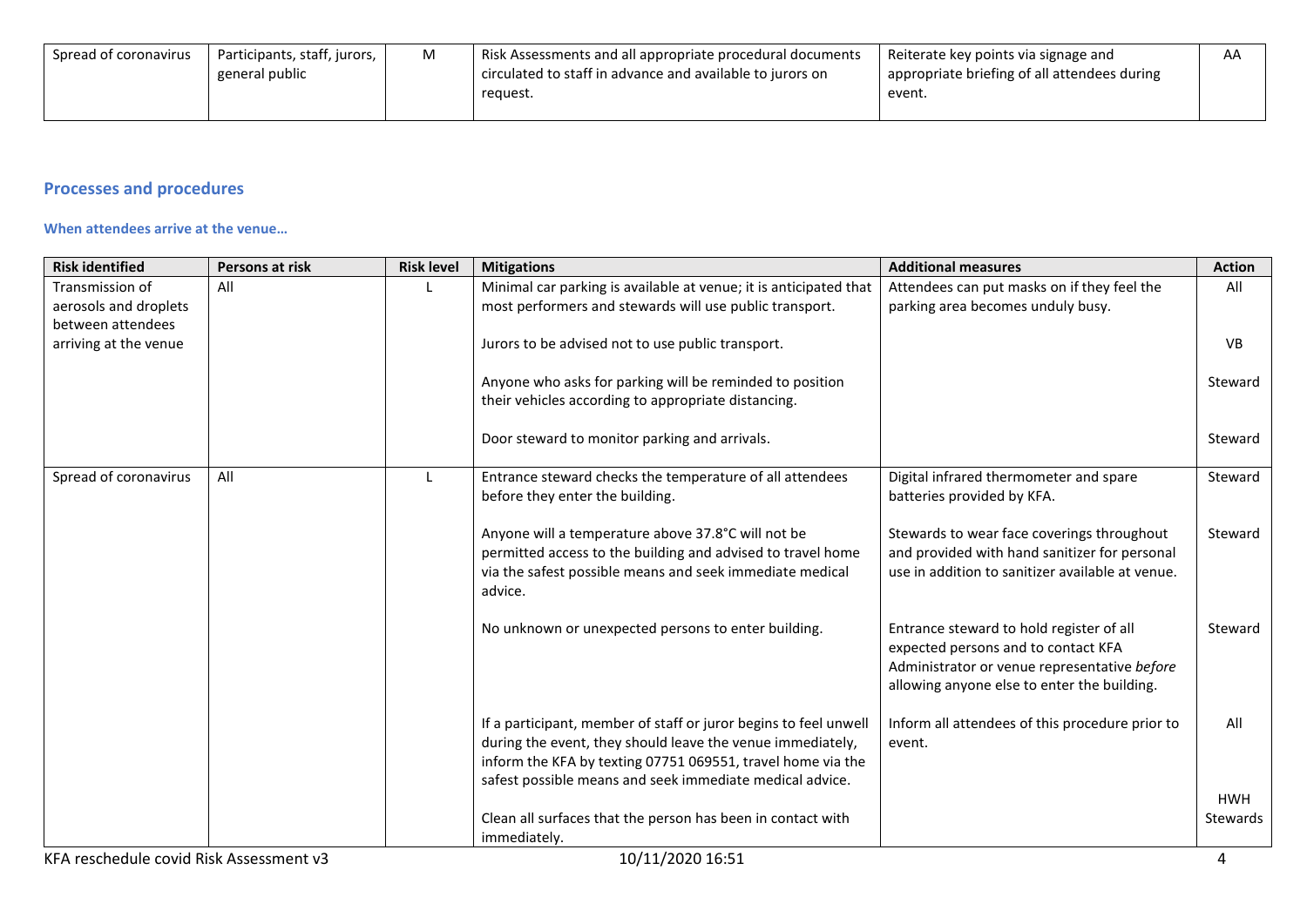| Attendees forget about                           | All | ${\sf M}$ | Signage.                                                                                                   |                                                                        | <b>HWH</b>      |
|--------------------------------------------------|-----|-----------|------------------------------------------------------------------------------------------------------------|------------------------------------------------------------------------|-----------------|
| safety protocols over                            |     |           |                                                                                                            |                                                                        | & AA            |
| time, increasing the<br>possibility of spreading |     |           | Regular briefing and reminders to staff and jurors.                                                        |                                                                        | AA              |
| coronavirus                                      |     |           | Increased number of stewards than usually present for this                                                 |                                                                        | AA              |
|                                                  |     |           | event.                                                                                                     |                                                                        |                 |
|                                                  |     |           |                                                                                                            |                                                                        |                 |
|                                                  |     |           | Monitor participant behaviour throughout.                                                                  |                                                                        | Stewards        |
|                                                  |     |           | Regular sanitization of surfaces and equipment.                                                            |                                                                        | Stewards        |
|                                                  |     |           |                                                                                                            |                                                                        |                 |
|                                                  |     |           | Regular ventilation of rooms.                                                                              |                                                                        | Stewards        |
|                                                  |     |           |                                                                                                            |                                                                        |                 |
|                                                  |     |           | Performers to spend as little time in the building as possible.                                            |                                                                        | <b>Stewards</b> |
|                                                  |     |           | Monitor attendees throughout, ensuring no mingling or                                                      |                                                                        | Staff &         |
|                                                  |     |           | inappropriate social interaction.                                                                          |                                                                        | <b>Stewards</b> |
|                                                  |     |           |                                                                                                            |                                                                        |                 |
| Increased risk of                                | All | L         | Clear arrival times and procedures communicated in advance.                                                | Signage as outlined above.                                             | AA              |
| exposure to<br>coronavirus through               |     |           | No-one is permitted to arrive early.                                                                       |                                                                        | All             |
| close / prolonged                                |     |           |                                                                                                            |                                                                        |                 |
| contact                                          |     |           | Completion of screening checklist as outlined above.                                                       | Restricted handling of checklists as outlined                          | All             |
|                                                  |     |           |                                                                                                            | above.                                                                 |                 |
|                                                  |     |           |                                                                                                            |                                                                        | HWH/            |
|                                                  |     |           | Floor markings to indicate appropriate distancing in key<br>areas.                                         | If necessary, remind attendees about<br>distancing protocols verbally. | Stewards        |
|                                                  |     |           |                                                                                                            |                                                                        |                 |
| Spread of coronavirus                            | All | ${\sf M}$ | Face coverings are mandatory indoors, other than for those                                                 |                                                                        | All             |
| through aerosols                                 |     |           | who are medically exempt.                                                                                  |                                                                        |                 |
|                                                  |     |           | Everyone will wear face coverings when moving between                                                      |                                                                        | All             |
|                                                  |     |           | spaces, particularly using staircases, when passing in close                                               |                                                                        |                 |
|                                                  |     |           | proximity is most likely.                                                                                  |                                                                        |                 |
|                                                  |     |           |                                                                                                            |                                                                        |                 |
|                                                  |     |           | Stewards to ensure performers proceed directly to allocated,                                               |                                                                        | Stewards        |
|                                                  |     |           | appropriately spaced, table and chairs, which will only be<br>used once per session and cleaned after use. |                                                                        |                 |
|                                                  |     |           |                                                                                                            |                                                                        |                 |
|                                                  |     |           | Stewards to monitor performers and prevent socialising.                                                    |                                                                        | Stewards        |
|                                                  |     |           |                                                                                                            |                                                                        |                 |
|                                                  |     |           | Administrator to monitor jurors.                                                                           |                                                                        | AA              |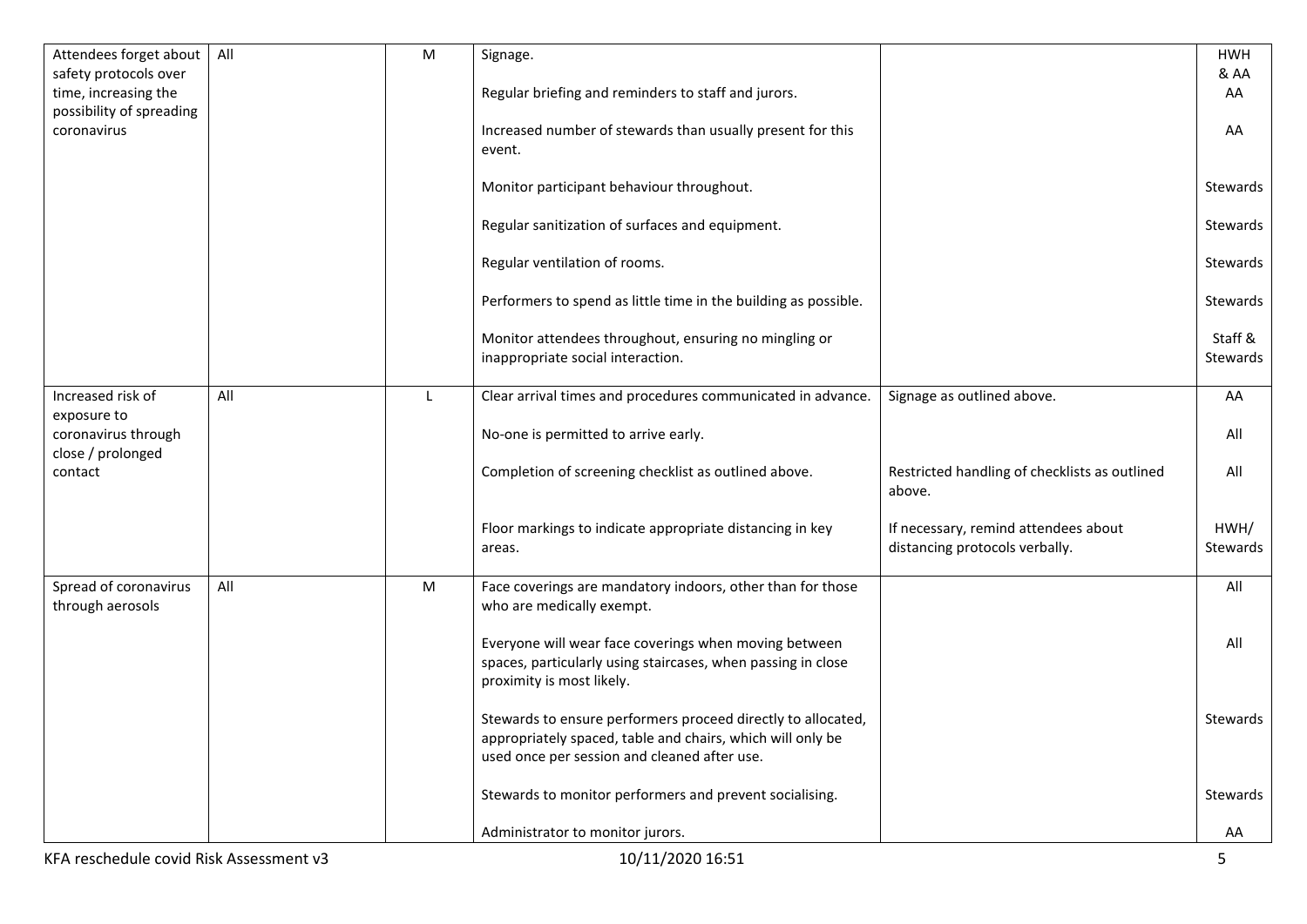| Spread of coronavirus | All |   | Stewards to direct performers to allocated table space and   |                                                | Stewards |
|-----------------------|-----|---|--------------------------------------------------------------|------------------------------------------------|----------|
| through aerosols and  |     |   | chairs, which will only be used once per session and cleaned |                                                |          |
| droplets settling on  |     |   | after use.                                                   |                                                |          |
| shared contact points |     |   |                                                              |                                                |          |
| Spread of coronavirus | All | M | Main entrance door may only be opened from inside the        | Signage outside the building to remind all     | All      |
| through touching      |     |   | building by the steward on duty.                             | attendees of the protocols necessary to reduce |          |
| shared contact points |     |   |                                                              | the spread of coronavirus.                     |          |
|                       |     |   | Attendees sanitize hands on arrival and regularly throughout |                                                | All      |
|                       |     |   | their time in the building.                                  |                                                |          |
|                       |     |   |                                                              |                                                |          |
|                       |     |   | Stewards and venue staff sanitize stair rails, door handles, |                                                | HWH &    |
|                       |     |   | etc. regularly.                                              |                                                | Stewards |
|                       |     |   |                                                              |                                                |          |
|                       |     |   | Stewards to direct performers to allocated table space and   |                                                | Stewards |
|                       |     |   | chairs, which will only be used once per session and cleaned |                                                |          |
|                       |     |   | after use.                                                   |                                                |          |
|                       |     |   |                                                              |                                                |          |

#### **Using the washrooms…**

| <b>Risk identified</b>                                                                     | Persons at risk | <b>Risk level</b> |                                                            | <b>Additional measures</b>           | <b>Action</b>                 |
|--------------------------------------------------------------------------------------------|-----------------|-------------------|------------------------------------------------------------|--------------------------------------|-------------------------------|
|                                                                                            |                 |                   | <b>Mitigations</b>                                         |                                      |                               |
| Transmission of<br>aerosols when using                                                     | All             | M                 | Face coverings to be worn by everyone inside the building. |                                      | All                           |
| washrooms                                                                                  |                 |                   | Maximum of two people per washroom at any one time.        |                                      | All                           |
|                                                                                            |                 |                   | Maintain appropriate distance when using the washroom.     |                                      | All                           |
| Transmission of faecal<br>particles and other<br>droplets when flushing<br>toilets         | All             |                   | Put the lid down when flushing the toilet.                 | Display signage if deemed necessary. | All                           |
| Spread of coronavirus<br>via aerosols and<br>droplets settling on<br>shared contact points | All             | M                 | As above plus regular cleaning and sanitization.           |                                      | All<br><b>HWH</b><br>Stewards |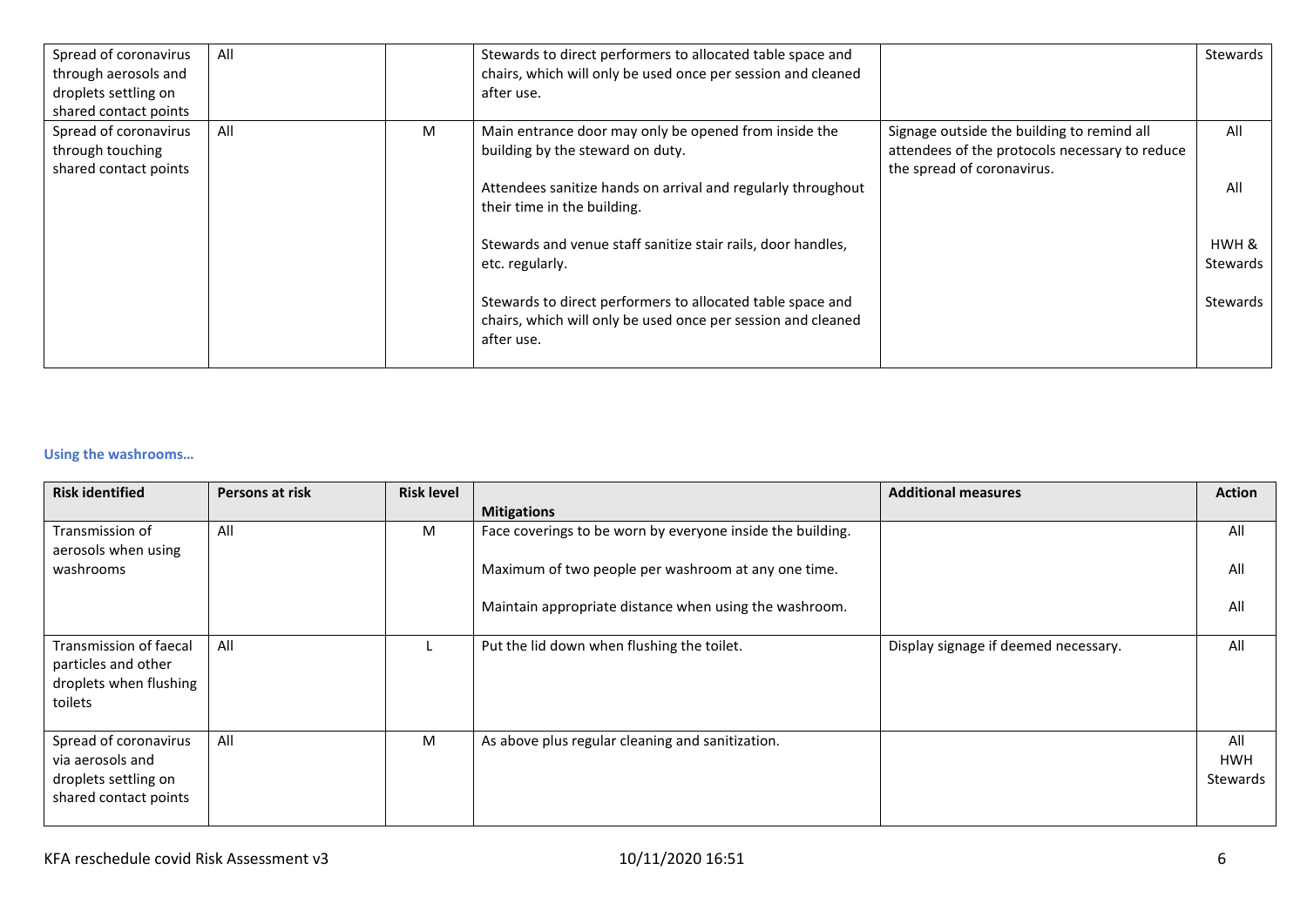| Spread of coronavirus<br>via shared contact                         | All | M | As above plus use of hand sanitizers on entering and at<br>regular intervals throughout the building.                                    | All<br><b>HWH</b> |
|---------------------------------------------------------------------|-----|---|------------------------------------------------------------------------------------------------------------------------------------------|-------------------|
| points                                                              |     |   | Emphasis on personal hygiene, particularly hand washing and<br>sanitizing after using the washrooms.                                     | Stewards<br>All   |
|                                                                     |     |   | Provision of adequate soap, hand sanitizer, single-use hand<br>towel and suitable disposal facility, which will be emptied<br>regularly. | <b>HWH</b>        |
|                                                                     |     |   | Performers asked to spend as little time inside the venue as<br>possible.                                                                | Stewards          |
| Prolonged use of<br>facilities increases<br>possibility of exposure | All |   | As above plus performers asked to spend as little time inside<br>the venue as possible.                                                  | AA                |
| to coronavirus                                                      |     |   | For preliminary auditions, performers are not permitted to<br>change their clothing within the venue.                                    | Performe<br>rs    |

#### **During warm-up…**

| <b>Risk identified</b>                                         | Persons at risk   | <b>Risk level</b> | <b>Mitigations</b>                                                    | <b>Additional measures</b>                                          | <b>Action</b>  |
|----------------------------------------------------------------|-------------------|-------------------|-----------------------------------------------------------------------|---------------------------------------------------------------------|----------------|
| Increased transmission                                         | Performers, staff | Н.                | Doors are to be left open during rehearsals.                          |                                                                     | Stewards       |
| risk through aerosols in<br>spaces with limited<br>ventilation |                   |                   | Performers to wear face coverings unless rehearsing                   | Performers may choose to wear their face<br>covering throughout.    | Performers     |
|                                                                |                   |                   | Screens positioned between singer and pianist.                        | Monitor position and cleanliness of screens;<br>clean if necessary. | AA<br>Stewards |
|                                                                |                   |                   | Staff to wear face coverings throughout.                              |                                                                     | Staff          |
|                                                                |                   |                   | Limit rehearsal time to 15 minutes.                                   |                                                                     | Stewards       |
|                                                                |                   |                   | 'Fog' warm-up rooms between rehearsals.                               |                                                                     | Stewards       |
|                                                                |                   |                   | Alternate use of rehearsal rooms to increase time for<br>ventilation. |                                                                     | AA<br>Stewards |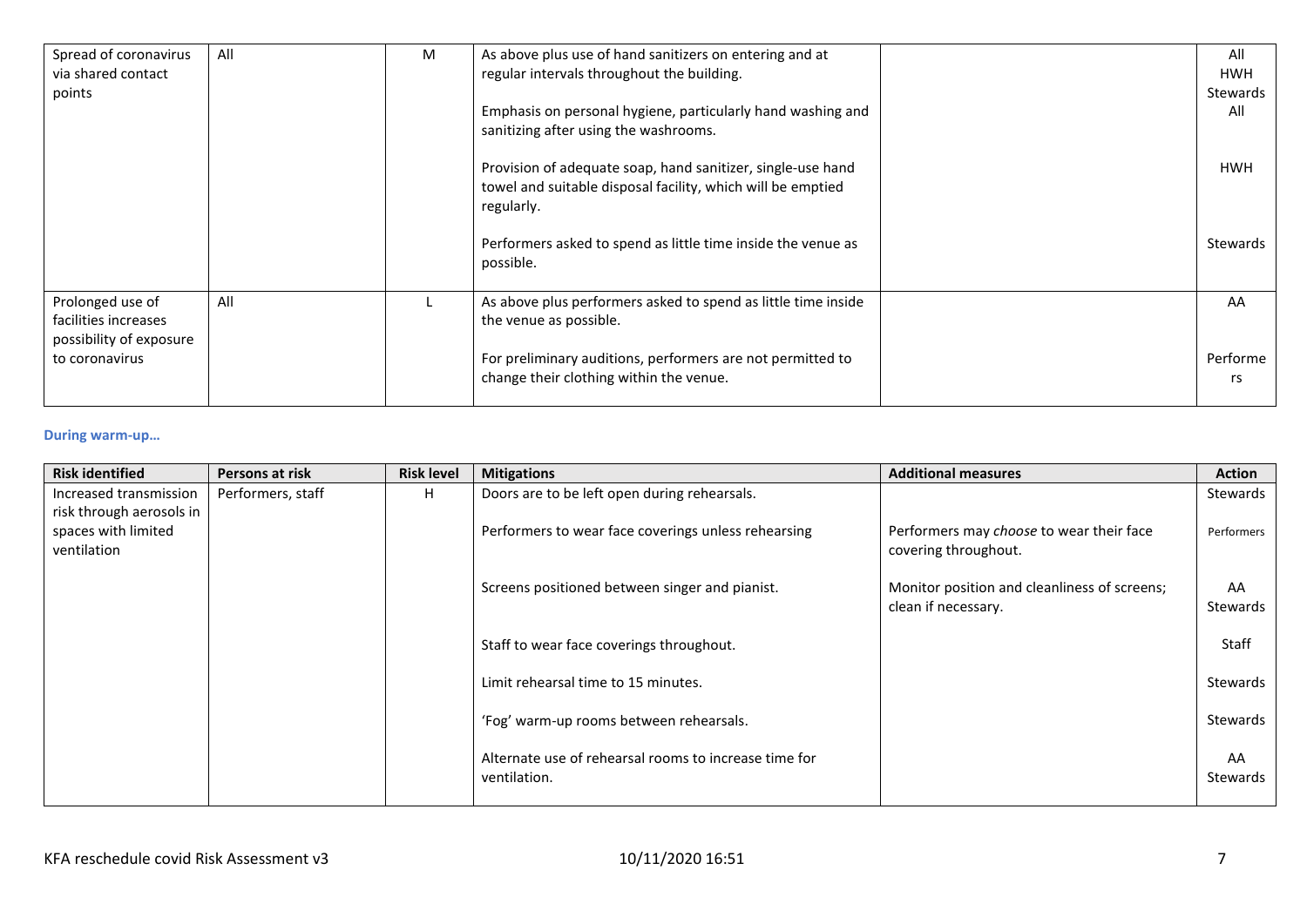| Increased transmission<br>risk due to performers            | Performers        | M | Set rooms so that singers do not directly face pianist.                                                                                            | Stewards to check rooms between auditions to<br>ensure safest possible layout is maintained. | AA              |
|-------------------------------------------------------------|-------------------|---|----------------------------------------------------------------------------------------------------------------------------------------------------|----------------------------------------------------------------------------------------------|-----------------|
| facing each other                                           |                   |   | Provide screens between singer and pianist.                                                                                                        |                                                                                              | AA              |
|                                                             |                   |   | All performers are required to wear face coverings up to the<br>point of commencing rehearsal and must put them back on<br>immediately afterwards. |                                                                                              | Performers      |
|                                                             |                   |   | Limit rehearsal time.                                                                                                                              |                                                                                              | Stewards        |
| Spread of coronavirus<br>through use of shared<br>equipment | Pianists          | M | All performers to sanitize hands on entering building and at<br>regular intervals throughout their time at the event.                              |                                                                                              | <b>Pianists</b> |
|                                                             |                   |   | Sanitize keyboards, music stand and piano stool between<br>users.                                                                                  |                                                                                              | Stewards        |
|                                                             |                   |   | Performers to prepare and use own music, i.e. no passing or<br>sharing of sheet music.                                                             |                                                                                              | Performers      |
|                                                             |                   |   | Clean and sanitize additional equipment deemed necessary.                                                                                          |                                                                                              | Stewards        |
| Spread of coronavirus<br>through shared contact<br>points   | Performers, staff | M | Everyone sanitizes hands on entering building and at regular<br>intervals throughout their time at the event.                                      |                                                                                              | Pianists        |
|                                                             |                   |   | Doors kept open throughout rehearsals.                                                                                                             |                                                                                              | Stewards        |
|                                                             |                   |   | Clean and sanitize additional contact points deemed<br>necessary.                                                                                  |                                                                                              | Stewards        |
|                                                             |                   |   |                                                                                                                                                    |                                                                                              |                 |

#### **During performances…**

| <b>Risk identified</b> | Persons at risk     | <b>Risk level</b> | <b>Mitigations</b>                                           | <b>Additional measures</b>                | <b>Action</b> |
|------------------------|---------------------|-------------------|--------------------------------------------------------------|-------------------------------------------|---------------|
| Increased transmission | Performers, jurors, |                   | Performance space is very large with mechanical ventilation. | Scheduled breaks between sessions, during | <b>HWH</b>    |
| risk through aerosols  | Administrator       |                   |                                                              | which the mechanical ventilation will be  |               |
| <i>indoors</i>         |                     |                   | Ensure singers' performance position is appropriately        | running, and the doors will be opened to  | AA            |
|                        |                     |                   | distanced from other persons.                                | provide additional ventilation whenever   |               |
|                        |                     |                   |                                                              | possible.                                 |               |
|                        |                     |                   | Administrator to wear face covering.                         |                                           | AA            |
|                        |                     |                   |                                                              |                                           |               |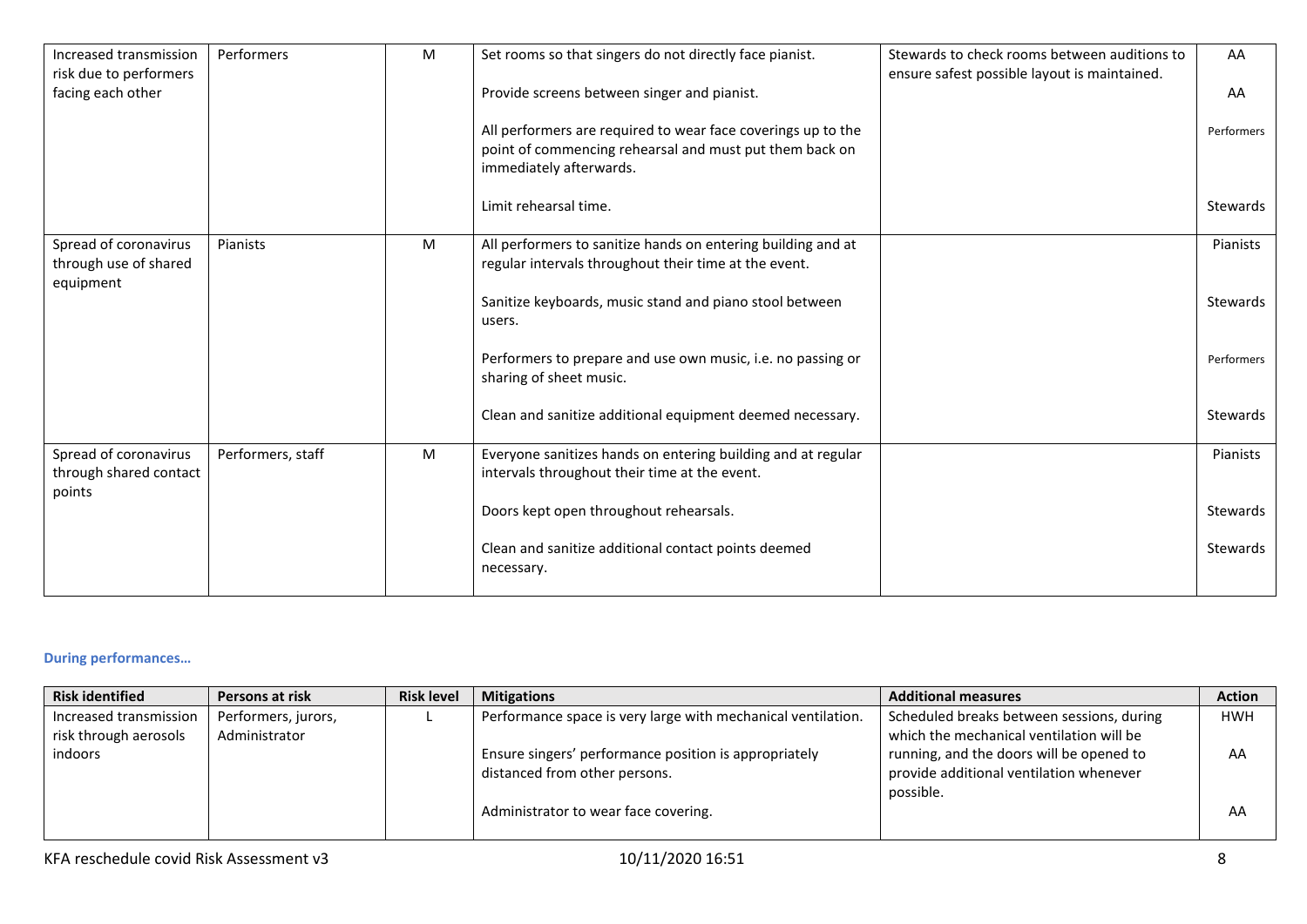|                                                                         |                                      |    | Performers to wear face coverings up to the point of                                                                                                                                                                       | Performers     |
|-------------------------------------------------------------------------|--------------------------------------|----|----------------------------------------------------------------------------------------------------------------------------------------------------------------------------------------------------------------------------|----------------|
|                                                                         |                                      |    | commencing performance and immediately afterwards.                                                                                                                                                                         |                |
|                                                                         |                                      |    | Jurors advised to wear face coverings.                                                                                                                                                                                     | <b>Jurors</b>  |
|                                                                         |                                      |    | Limit interaction with performers to performance only.                                                                                                                                                                     | <b>Jurors</b>  |
|                                                                         |                                      |    | Jurors to be distanced from one another and from the<br>Administrator.                                                                                                                                                     |                |
|                                                                         |                                      |    | No page turners provided                                                                                                                                                                                                   | AA             |
| Increased transmission<br>risk due to performers<br>facing other people | Performers, jurors,<br>Administrator | L. | As above plus directing singers to perform at an angle to<br>pianists and at an appropriate distance from the jurors (at<br>least 5 metres). (Administrator will be 'behind' performers).                                  | AA             |
| Spread of coronavirus<br>through use of shared                          | Pianists                             | M  | All performers to sanitize hands on entering building and at<br>regular intervals throughout their time at the event.                                                                                                      | Pianists       |
| equipment                                                               |                                      |    | Sanitize keyboards, music stand and piano stool between<br>users.                                                                                                                                                          | AA             |
|                                                                         |                                      |    | Clean and sanitize additional equipment deemed necessary.                                                                                                                                                                  | AA             |
|                                                                         |                                      |    | Jurors to use designated stationery and bottled water<br>provided, or their own, and not share equipment.                                                                                                                  | AA<br>Jurors   |
| Spread of coronavirus<br>through shared contact                         | Performers, staff                    | M  | Everyone sanitizes hands on entering building and at regular<br>intervals throughout their time at the event.                                                                                                              | Pianists       |
| points                                                                  |                                      |    | Strict procedure for using double 'airlock' door into main hall<br>- steward to open and close the outside of the outside door /<br>Administrator to open and close the inside door and the<br>inside of the outside door. | AA&<br>Steward |
|                                                                         |                                      |    | Clean and sanitize additional contact points deemed<br>necessary.                                                                                                                                                          | Stewards       |
|                                                                         |                                      |    | No page turners provided                                                                                                                                                                                                   |                |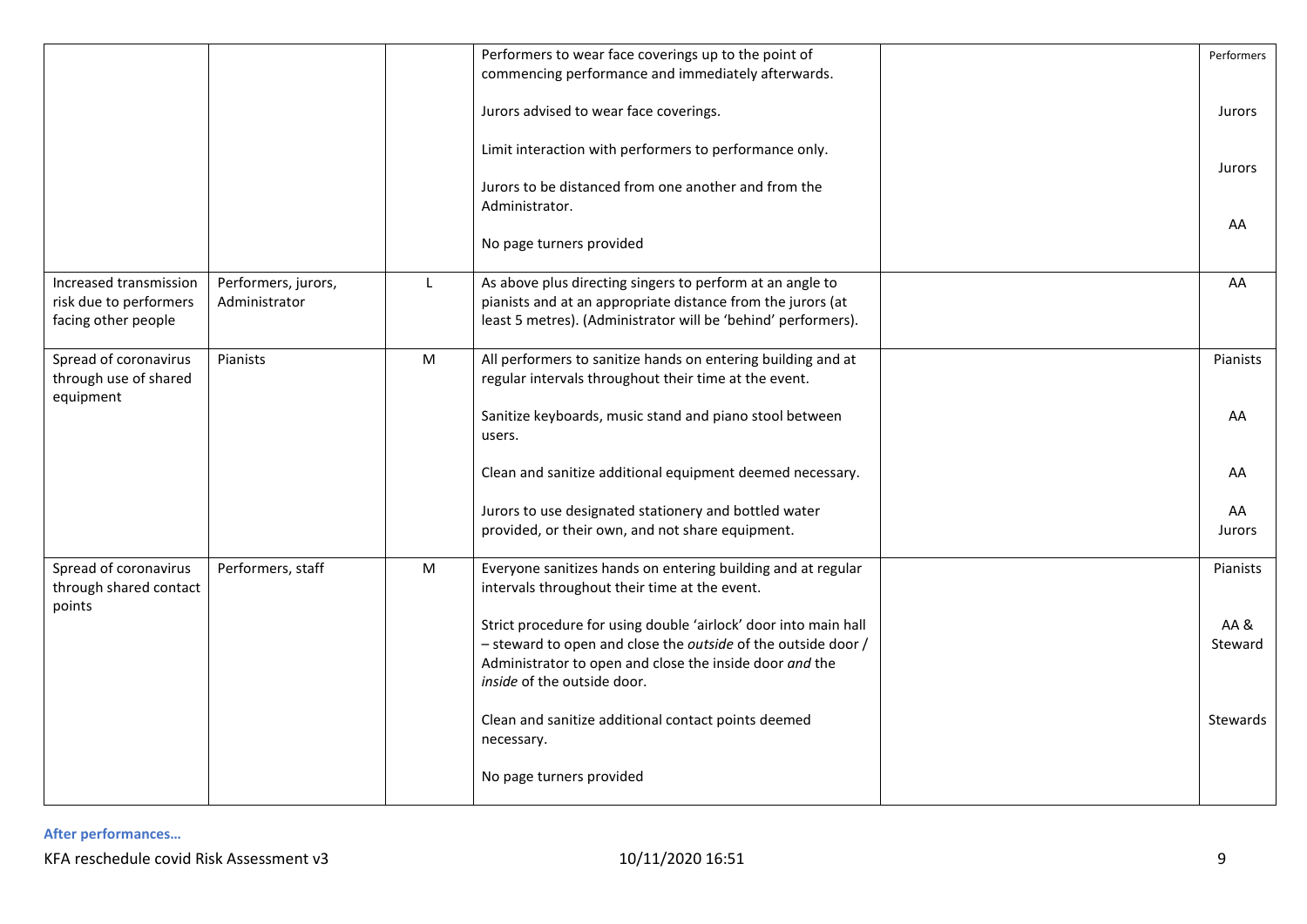| <b>Risk identified</b>                                                                                     | Persons at risk | <b>Risk level</b> | <b>Mitigations</b>                                                                                                                                                                               | <b>Additional measures</b> | <b>Action</b>       |
|------------------------------------------------------------------------------------------------------------|-----------------|-------------------|--------------------------------------------------------------------------------------------------------------------------------------------------------------------------------------------------|----------------------------|---------------------|
| Spread of coronavirus<br>through airborne<br>particles and droplets                                        | All             | M                 | See all mitigations above for persons inside the building, in<br>particular those outlined for the arrival of attendees at the<br>venue and the movement of performers around the building.      |                            | AA                  |
|                                                                                                            |                 |                   | IN ADDITION, performers are instructed to leave the building<br>as soon as possible after their performance, with no<br>dawdling, mingling or socialising.                                       |                            | Stewards            |
|                                                                                                            |                 |                   | Door steward to monitor persons leaving the building,<br>ensuring they disperse promptly and, in so far as is possible,<br>follow all current directives to reduce the spread of<br>coronavirus. |                            | Door<br>steward     |
| Increased risk due to<br>proximity or duration<br>of contact                                               | All             | M                 | As above.                                                                                                                                                                                        |                            | As above            |
| Transmission of<br>coronavirus via use of<br>shared equipment and<br>furniture or shared<br>contact points | All             | M                 | As above plus all equipment, rooms and communal spaces /<br>shared contact points to be sanitized by staff after<br>performances.                                                                |                            | Staff<br><b>HWH</b> |

#### **Breaks and refreshments**

| <b>Risk identified</b> | Persons at risk | <b>Risk level</b> | <b>Mitigations</b>                                                                                                                                                                                        | <b>Additional measures</b> | <b>Action</b> |
|------------------------|-----------------|-------------------|-----------------------------------------------------------------------------------------------------------------------------------------------------------------------------------------------------------|----------------------------|---------------|
| Spread of coronavirus  | All             | М                 | Unless medically exempt, consuming refreshments is the                                                                                                                                                    |                            | All           |
| through airborne       |                 |                   | only activity for which attendees are permitted to remove                                                                                                                                                 |                            |               |
| particles and droplets |                 |                   | face coverings.                                                                                                                                                                                           |                            |               |
|                        |                 |                   | Refreshments are only available for staff and jurors who are<br>unable to leave the building; performers are discouraged<br>from consuming food and drink on the premises unless<br>absolutely necessary. |                            | All           |
|                        |                 |                   | Those partaking in refreshments provided by KFA will have                                                                                                                                                 |                            | Jurors        |
|                        |                 |                   | designated seats and tables to use throughout the event.                                                                                                                                                  |                            | Stewards      |
|                        |                 |                   | Seating will be appropriately distanced and anyone on                                                                                                                                                     |                            |               |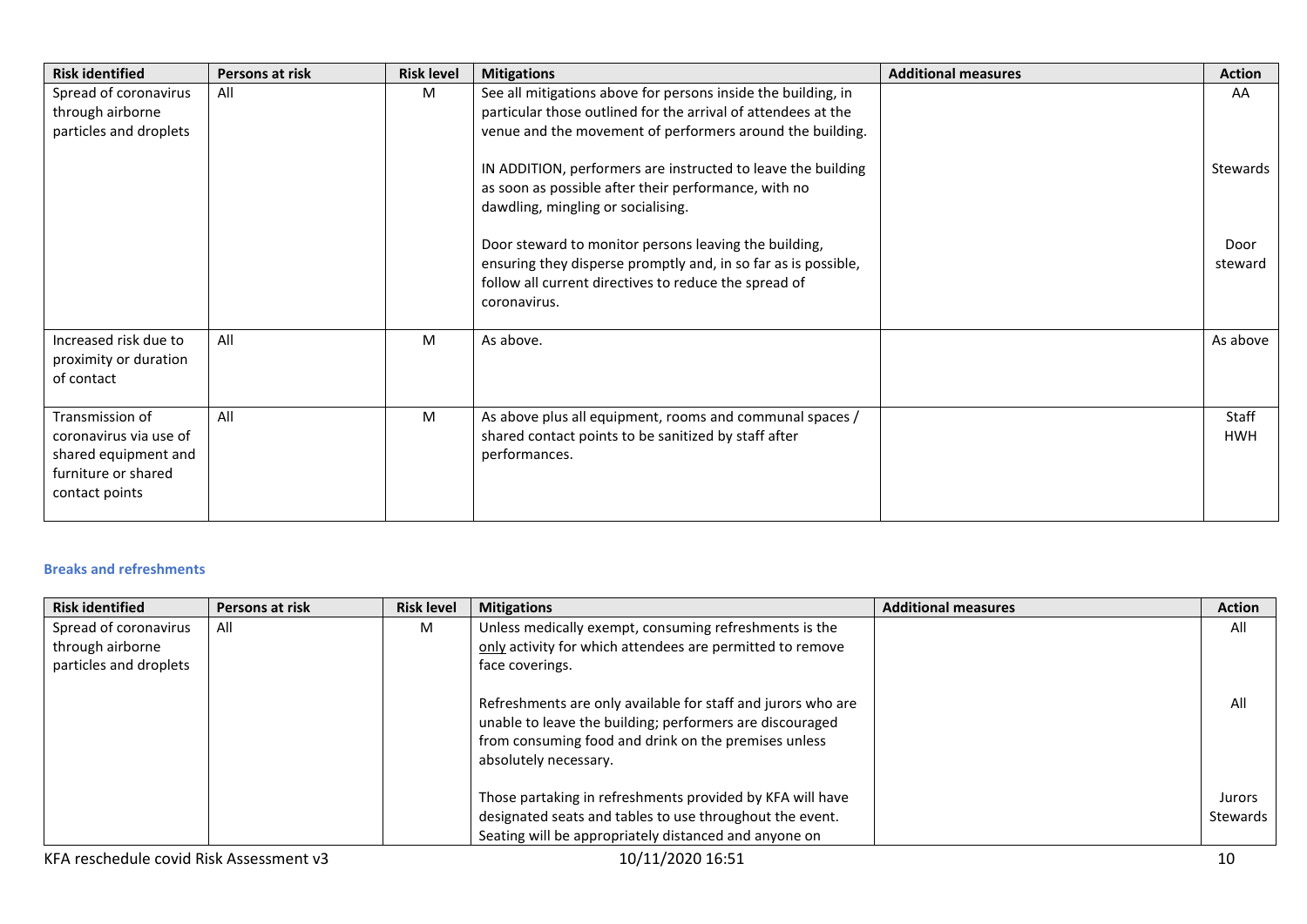| opposite sides of a table will be staggered to ensure no face-<br>to-face positioning.<br>Meals served at tables so staff and jurors are not passing one<br>Jurors<br>another moving towards and away from service area, nor is<br>Stewards<br>there a risk of distancing being compromised in a queue.<br>Teas/coffees etc to be served at table and not made<br>Catering<br>available for self-service.<br>Steward<br>Used equipment / unwanted food to be left on tables until<br>Catering<br>jurors and staff are clear of the area, then cleared by<br>Steward<br>designated catering steward. This reduces contact between<br>steward and staff / jurors, and prevents passing or mingling<br>during the clearing process.<br>Transmission of<br>Jurors and staff<br>M<br>Those partaking in refreshments provided by KFA will have a<br>AA<br>designated seat and table to use throughout the event,<br>coronavirus via use of<br>which will be appropriately spaced and sanitized after use.<br>shared equipment and<br>furniture<br>Due consideration will be given to the provision of cutlery,<br>Caterer<br>utensils, crockery, condiments, etc. as per current guidelines<br>for event catering.<br>Behaviour of jurors and staff will be monitored throughout.<br>AA<br>All jurors and staff to be given own hand sanitizer for use<br>AA<br>throughout the event.<br>Presence of<br>All<br>M<br>Exemplary hygiene to be maintained by catering steward<br>Catering<br>throughout, including regular cleaning and sanitization of<br>Steward<br>coronavirus on<br>tables, chairs and equipment used during service or<br>furniture or equipment<br>consumption of refreshments.<br>Jurors and staff to use same positions for each break / lunch.<br>Jurors<br>Stewards<br>All jurors and staff to be given own hand sanitizer for use<br>throughout the event.<br>AA |  |  |  |
|-------------------------------------------------------------------------------------------------------------------------------------------------------------------------------------------------------------------------------------------------------------------------------------------------------------------------------------------------------------------------------------------------------------------------------------------------------------------------------------------------------------------------------------------------------------------------------------------------------------------------------------------------------------------------------------------------------------------------------------------------------------------------------------------------------------------------------------------------------------------------------------------------------------------------------------------------------------------------------------------------------------------------------------------------------------------------------------------------------------------------------------------------------------------------------------------------------------------------------------------------------------------------------------------------------------------------------------------------------------------------------------------------------------------------------------------------------------------------------------------------------------------------------------------------------------------------------------------------------------------------------------------------------------------------------------------------------------------------------------------------------------------------------------------------------------------------------------------------------------------------------------|--|--|--|
|                                                                                                                                                                                                                                                                                                                                                                                                                                                                                                                                                                                                                                                                                                                                                                                                                                                                                                                                                                                                                                                                                                                                                                                                                                                                                                                                                                                                                                                                                                                                                                                                                                                                                                                                                                                                                                                                                     |  |  |  |
|                                                                                                                                                                                                                                                                                                                                                                                                                                                                                                                                                                                                                                                                                                                                                                                                                                                                                                                                                                                                                                                                                                                                                                                                                                                                                                                                                                                                                                                                                                                                                                                                                                                                                                                                                                                                                                                                                     |  |  |  |
|                                                                                                                                                                                                                                                                                                                                                                                                                                                                                                                                                                                                                                                                                                                                                                                                                                                                                                                                                                                                                                                                                                                                                                                                                                                                                                                                                                                                                                                                                                                                                                                                                                                                                                                                                                                                                                                                                     |  |  |  |
|                                                                                                                                                                                                                                                                                                                                                                                                                                                                                                                                                                                                                                                                                                                                                                                                                                                                                                                                                                                                                                                                                                                                                                                                                                                                                                                                                                                                                                                                                                                                                                                                                                                                                                                                                                                                                                                                                     |  |  |  |
|                                                                                                                                                                                                                                                                                                                                                                                                                                                                                                                                                                                                                                                                                                                                                                                                                                                                                                                                                                                                                                                                                                                                                                                                                                                                                                                                                                                                                                                                                                                                                                                                                                                                                                                                                                                                                                                                                     |  |  |  |
|                                                                                                                                                                                                                                                                                                                                                                                                                                                                                                                                                                                                                                                                                                                                                                                                                                                                                                                                                                                                                                                                                                                                                                                                                                                                                                                                                                                                                                                                                                                                                                                                                                                                                                                                                                                                                                                                                     |  |  |  |
|                                                                                                                                                                                                                                                                                                                                                                                                                                                                                                                                                                                                                                                                                                                                                                                                                                                                                                                                                                                                                                                                                                                                                                                                                                                                                                                                                                                                                                                                                                                                                                                                                                                                                                                                                                                                                                                                                     |  |  |  |
|                                                                                                                                                                                                                                                                                                                                                                                                                                                                                                                                                                                                                                                                                                                                                                                                                                                                                                                                                                                                                                                                                                                                                                                                                                                                                                                                                                                                                                                                                                                                                                                                                                                                                                                                                                                                                                                                                     |  |  |  |
|                                                                                                                                                                                                                                                                                                                                                                                                                                                                                                                                                                                                                                                                                                                                                                                                                                                                                                                                                                                                                                                                                                                                                                                                                                                                                                                                                                                                                                                                                                                                                                                                                                                                                                                                                                                                                                                                                     |  |  |  |
|                                                                                                                                                                                                                                                                                                                                                                                                                                                                                                                                                                                                                                                                                                                                                                                                                                                                                                                                                                                                                                                                                                                                                                                                                                                                                                                                                                                                                                                                                                                                                                                                                                                                                                                                                                                                                                                                                     |  |  |  |
|                                                                                                                                                                                                                                                                                                                                                                                                                                                                                                                                                                                                                                                                                                                                                                                                                                                                                                                                                                                                                                                                                                                                                                                                                                                                                                                                                                                                                                                                                                                                                                                                                                                                                                                                                                                                                                                                                     |  |  |  |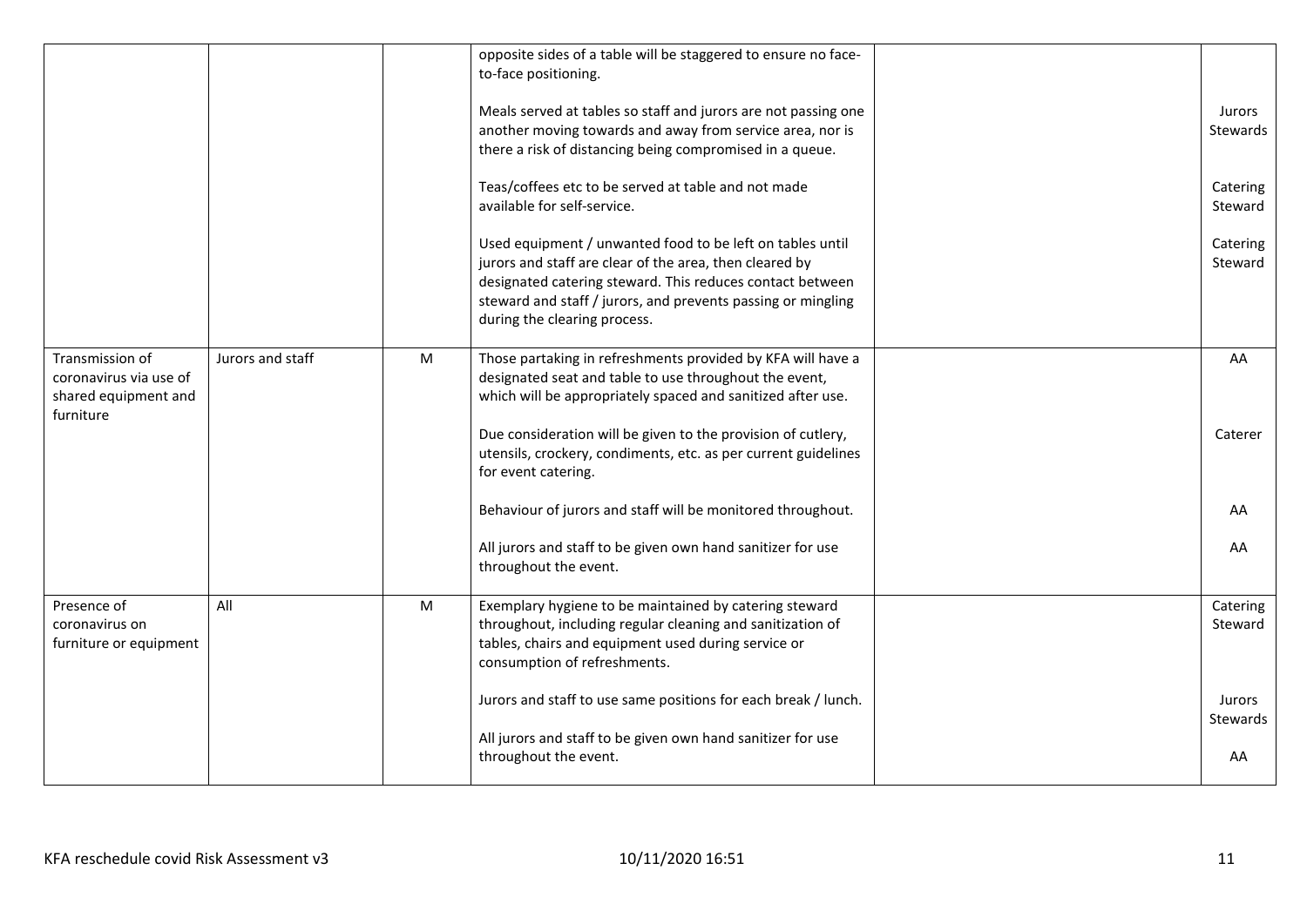| <b>Risk identified</b>                                                                                     | Persons at risk | <b>Risk level</b> | <b>Mitigations</b>                                                                                                                                                                               | <b>Additional measures</b> | <b>Action</b>       |
|------------------------------------------------------------------------------------------------------------|-----------------|-------------------|--------------------------------------------------------------------------------------------------------------------------------------------------------------------------------------------------|----------------------------|---------------------|
| Spread of coronavirus<br>through airborne                                                                  | All             | M                 | See all mitigations above for persons inside the building, in<br>particular those outlined for the arrival of attendees at the                                                                   |                            | AA                  |
| particles and droplets                                                                                     |                 |                   | venue and the movement of performers around the building.                                                                                                                                        |                            |                     |
|                                                                                                            |                 |                   | IN ADDITION, performers are instructed to leave the building<br>as soon as possible after their performance, with no<br>dawdling, mingling or socialising.                                       |                            | Stewards            |
|                                                                                                            |                 |                   | Door steward to monitor persons leaving the building,<br>ensuring they disperse promptly and, in so far as is possible,<br>follow all current directives to reduce the spread of<br>coronavirus. |                            | Door<br>Steward     |
| Increased risk due to<br>proximity or duration<br>of contact                                               | All             | M                 | As above.                                                                                                                                                                                        |                            | As above            |
| Transmission of<br>coronavirus via use of<br>shared equipment and<br>furniture or shared<br>contact points | All             | M                 | As above plus all equipment, rooms and communal spaces /<br>shared contact points to be sanitized by staff and<br>subsequently thoroughly cleaned by the venue team.                             |                            | Staff<br><b>HWH</b> |

#### **After the event…**

| <b>Risk identified</b>                                        | Persons at risk | <b>Risk level</b> | <b>Mitigations</b>                                                                                                                                                                                                                                                                                                            | <b>Additional measures</b>                                | <b>Action</b> |
|---------------------------------------------------------------|-----------------|-------------------|-------------------------------------------------------------------------------------------------------------------------------------------------------------------------------------------------------------------------------------------------------------------------------------------------------------------------------|-----------------------------------------------------------|---------------|
| Spread of coronavirus                                         | All             |                   | If a participant, member of staff or juror develops any of the<br>aforementioned coronavirus symptoms after the event, they<br>should follow all current guidelines and seek immediate<br>medical advice.<br>Details of attendees will be retained by KFA and submitted<br>for the purpose of 'track and trace' if requested. | Inform all attendees of this procedure prior to<br>event. | All           |
| Transmission of<br>coronavirus via use of<br>shared equipment | Administrator   |                   | Ensure fastidious personal hygiene.                                                                                                                                                                                                                                                                                           |                                                           | AA            |
| KFA reschedule covid Risk Assessment v3                       |                 |                   | 10/11/2020 16:51                                                                                                                                                                                                                                                                                                              |                                                           |               |